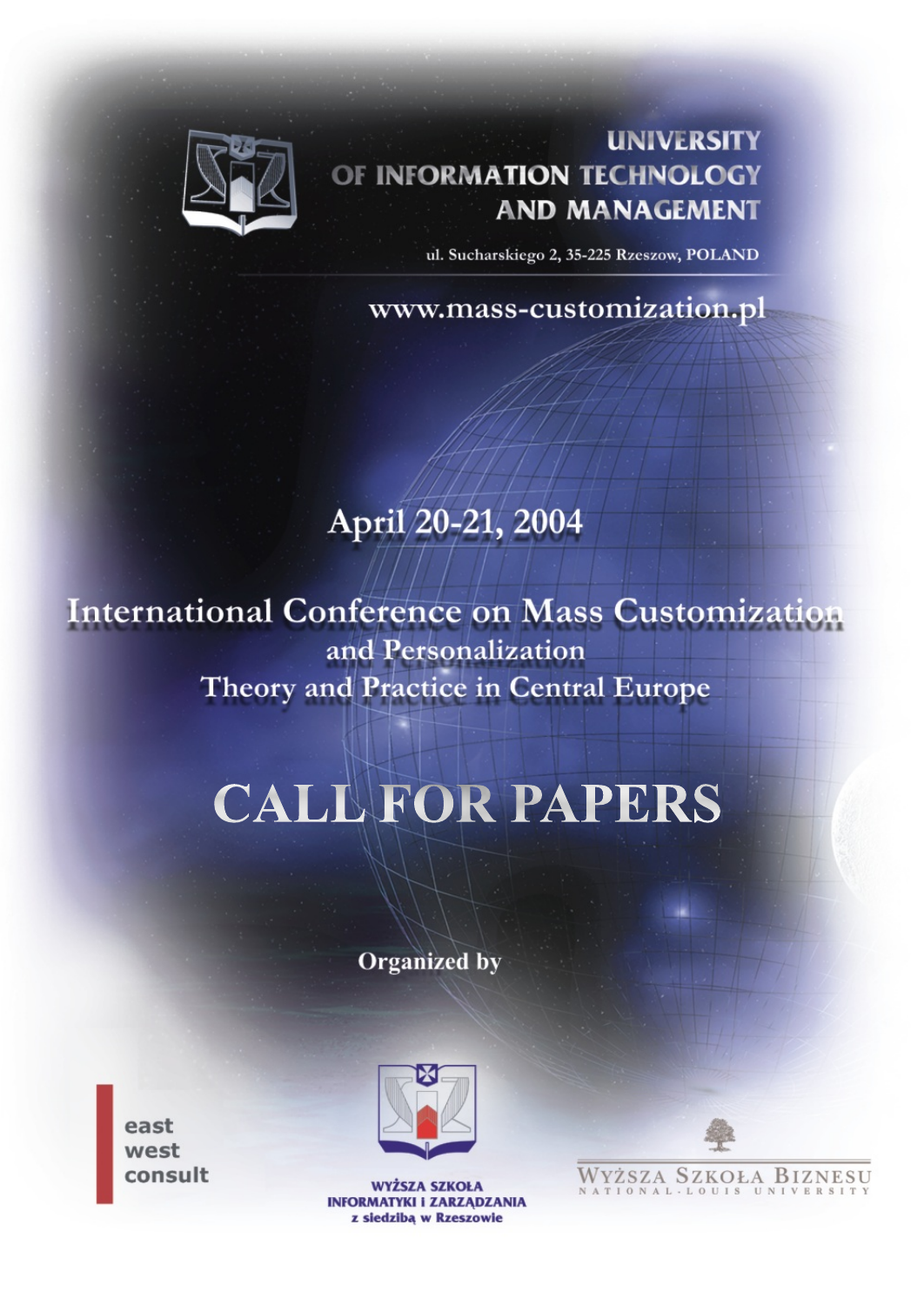### **KEYNOTE SPEAKERS**



**Robert J. Freund** German expert in reenginering, quality management and lean production. An independent expert on Mass Customization and Personalization (MCP) and a distance learning specialist.

Since 1997 his research activities are dedicated to the question on 'How to overcome the efficiency-paradox on developing and delivering education?' His concept is based on the combination of Mass Customization and Gardner´s Multiple-Intelligence-Theory.

Robert Freund is involved in national and European projects on formal, informal and nonformal adult education. He has technological and pedagogical expertise and was participant at the First World Congress on Mass Customization and Personalization in Hong Kong (2001), speaker at eLearnChina in Edinburgh (2003) and will be a speaker at the Second World Congress on Mass Customization and Personalization in Munich.In September he gave an interview on the topic "mass customization and SMEs" for the German Chamber of Commerce.



**Dr. Frank Piller** teaches at the Department of General and Industrial Management within the MBA program at the Technische Universität München (TUM), Germany. He is director of the Research Group Mass Customization and Customer Integration at TUM. His research areas are technology & innovation management, marketing and production management with particular interests in customer integration, mass customization, individualization and open innovation.

Frequently quoted in The Financial Times, The Economist, and Wirtschaftswoche, amongst others, Mr. Piller is seen as one of Europe's leading experts in the field of Mass Customization and Customer Integration.

Frank Piller is the author of numerous articles and papers and has written/edited six books. He graduated summa cum laude with a PhD from the School of Business Administration at the University of Wuerzburg, Germany in 1999, where he received his master's degree in 1994, too. He is a fellow of the German Scholarship Foundation, a founding member of the

European Academy of Management and a member of several scientific and professional organizations.



**Ralph Seelmann-Eggebert** has studied engineering at the universities "Instituto Superiore Téchnico de Lisboa (IST Lisbon, Portugal)", "École Normale Supérieure de Cachan (ENS Cachan, Paris, France)" and "Technische Universität Carolo Wilhelmina zu Braunschweig (Germany)" with specialisation in production technology and logistics.

In January 1998 he became assistent to the director of the Fraunhofer Institute for Factory Operation and Automation in Magdeburg, Germany. In 2001 he was appointed head of the Mass Customization group at the Fraunhofer Institute.

Mr. Seelmann-Eggebert is an internationally well known expert for manufacturing and logistics in Mass Customization systems. He has edited scientific books and published several articles about the subject as well as given speeches on a number of international conferences. He is the initiator and organizer of the first Mass Customization workshop in Germany and the annual Mass Customization Conference in Germany.

As an active member he works in several associations such as the "German Engineering Association (VDI-ADB)" and the "German Association of Logistics (BVL)". Within the "German Engineering Federation VDMA" he co-founded the working committee "Mass Customization in the capital goods industry".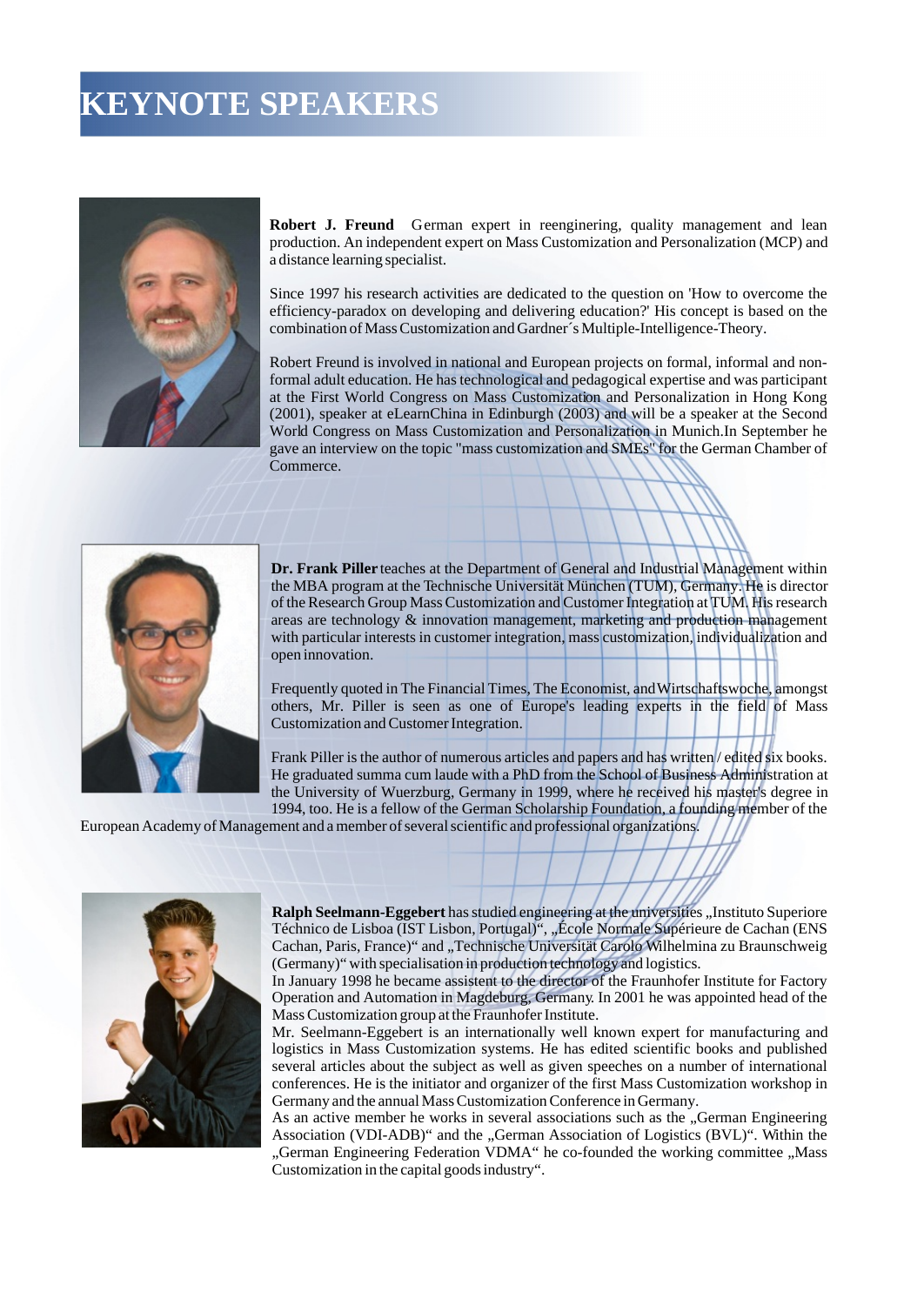# **CONFERENCE OBJECTIVES**

The main goal of the conference is to bring the Mass Customization concept closer to companies and scientists in Central Europe region.

# **WHAT IS MASS CUSTOMIZATION**

Today's markets are changing faster and customers are becoming more demanding than ever. Mass Customization has emerged in the last decade as a solution to address the new market challenges while still enabling firms to capture the efficiency advantages of mass production. Mass customization meets the requirements of increasingly heterogeneous markets by producing goods and services to match individual customer's needs with near mass production efficiency. This phenomenon means that individualized or personalized goods can be provided at lower cost (and, thus, price premiums) usually connected with (craft) customization. To deliver mass customization, firms have to find new ways to interact with their customers during the process of co-designing and configuring a specific customer solution.

#### *Source: www.mass-customization.de*

Succesful introduction of Mass Customization leads to the numerous benefits (higher profits, lower costs, reduced inventory, market competitive advantage, high degree of product/service flexibility, increased customers' loyalty).

### **WHO SHOULD ATTEND**

Presidents and CEOs, directors of manufacturing and operations, general managers, manufacturing and industrial managers, supervisors and engineers, design and process improvement engineers and procurement and materials managers, academics, research engineers.

# **HOW WILL YOU BENEFIT**

- Theory and Case studies on various industries
- Top-information after the 2. World Congress on MCP 2003 in Munich
- Cross-cultural and international experiences
- Experience the Mass Customization from various points of view (organizational theory, engineering, consumer Psychology, information technology, operations research)
- Opportunity to discuss ideas with world

Class experts in the field